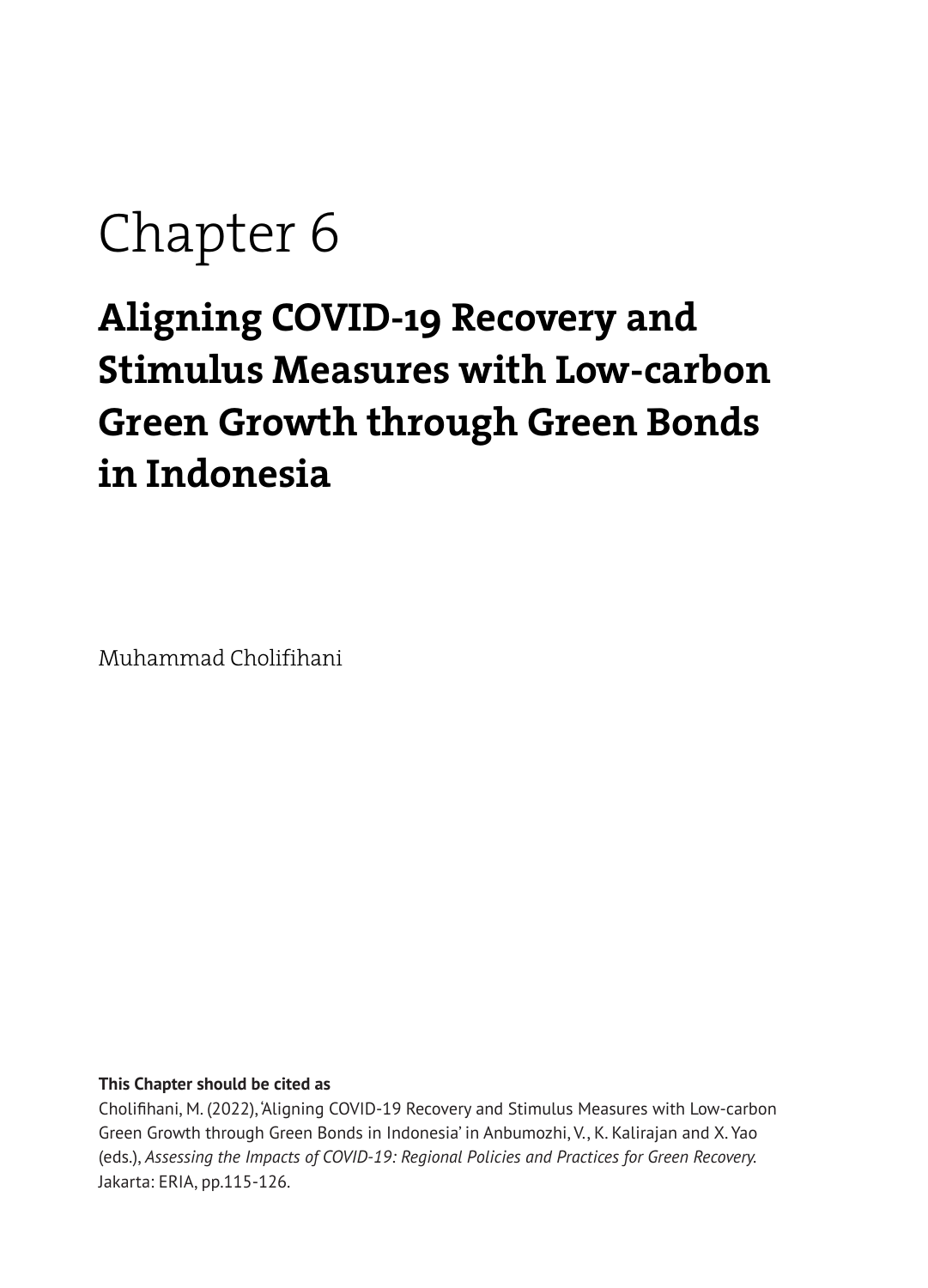## Chapter 6

**Aligning COVID-19 Recovery and Stimulus Measures with Low-carbon Green Growth through Green Bonds in Indonesia**

Muhammad Cholifihani

Ministry of National Development Planning, Indonesia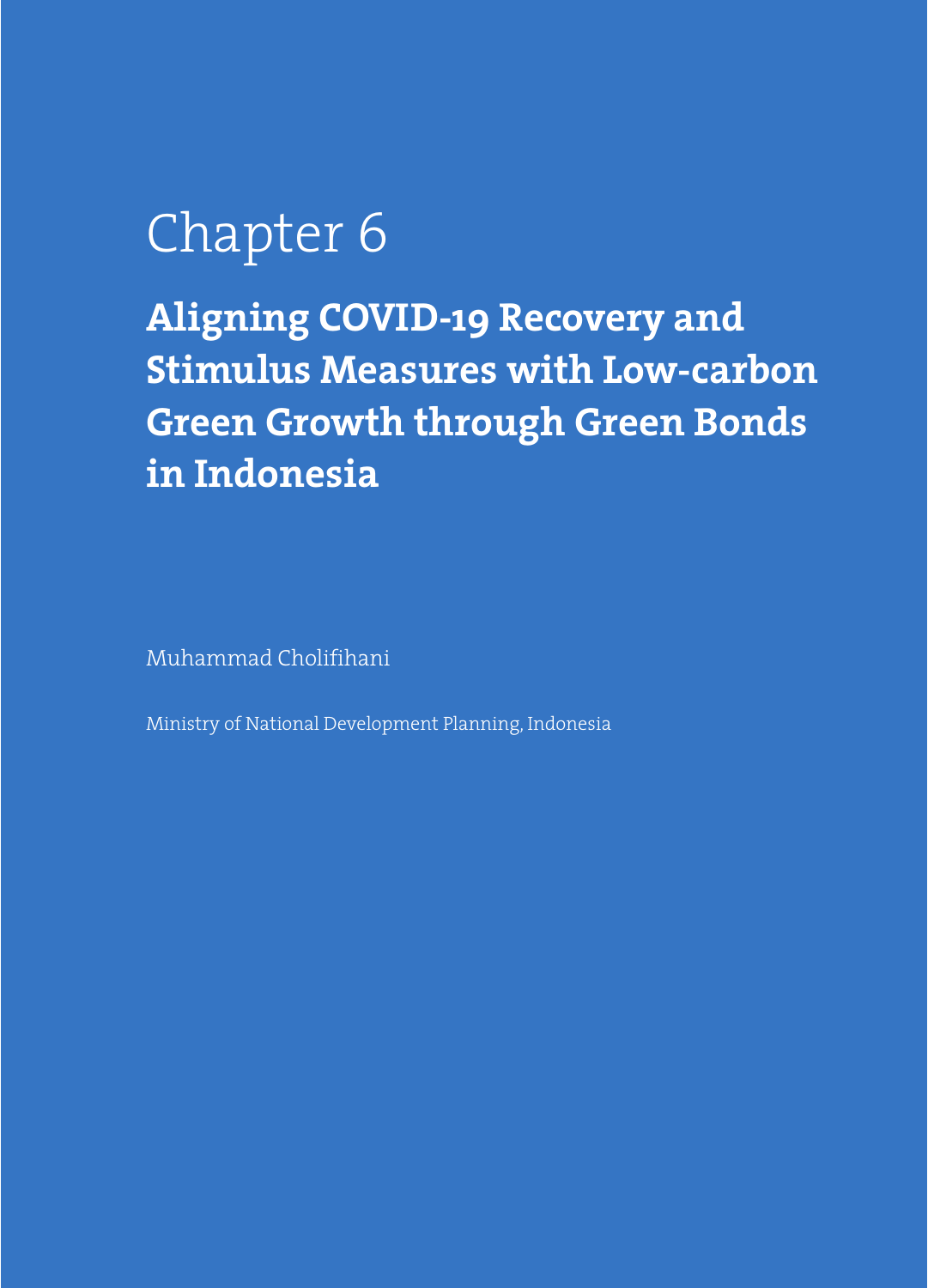#### **Chapter 6: Aligning COVID-19 Recovery and Stimulus Measures with Low-carbon Green Growth through Green Bonds in Indonesia**

| 1. Introduction                                                  | 117 |
|------------------------------------------------------------------|-----|
| 2. Stimulus Package to Combat the COVID-19 Pandemic              | 118 |
| 3. Low-carbon Development Initiative                             | 120 |
| 4. Financing Low-carbon Development Before the COVID-19 Pandemic | 121 |
| 5. Financing through Green Sukuk During COVID-19                 | 122 |
| 6. Conclusion                                                    | 124 |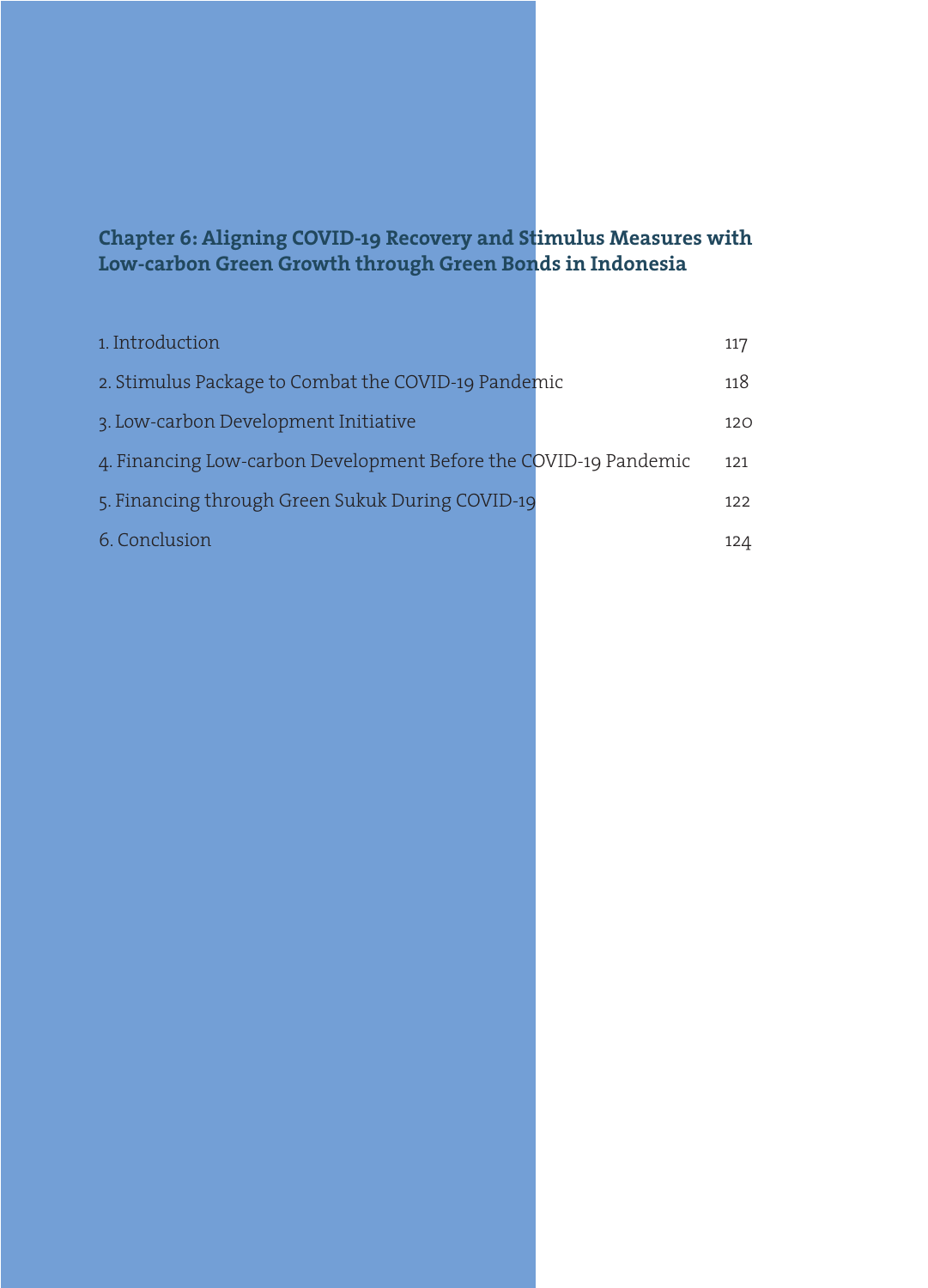#### **1. Introduction**

#### **1.1. Recent Economic Snapshot**

Between 2000 and 2018, Indonesia enjoyed steady economic growth and significant socio-economic progress, with an average annual gross domestic product (GDP) growth rate of 5.6%. During this time, Indonesia maintained stability in terms of inflation, public finances, and the balance of payments and debt. All this was despite significant headwinds, including the global financial crisis, steep declines in primary commodity prices, and repeated

turbulence in global financial markets (Bappenas, 2019b).

Although Indonesian economic growth may decline during 2020, the focus of national spending is not only to face the current challenges with the novel coronavirus disease (COVID-19), but also to build a stronger human resources foundation, improve productivity and competitiveness, and develop infrastructure. Table 6.1 shows the projection of economic growth in 2021 is estimated to be in the range of 5%, supported by a gradual recovery in consumption as economic activity begins to recover in a new normal condition.

|                               | 2017                                  | 2018 | 2019   | 2020*    | 2021**      |  |
|-------------------------------|---------------------------------------|------|--------|----------|-------------|--|
|                               | % changes, volume<br>$(2010)$ prices) |      |        |          |             |  |
| <b>GDP</b> growth             | 5.1                                   | 5.2  | 5.0    | $-2.07$  | $4.5 - 5.5$ |  |
| Private consumption           | 5.0                                   | 5.1  | 5.2    | $-2.63$  | $4.1 - 4.9$ |  |
| Government consumption        | 2.1                                   | 4.8  | 3.2    | 1.94     | $2.5 - 3.5$ |  |
| Gross fixed capital formation | 6.2                                   | 6.6  | 4.4    | $-4.95$  | $6.0 - 7.1$ |  |
| Exports of goods and services | 8.9                                   | 6.5  | $-0.9$ | $-7.70$  | $3.5 - 5.1$ |  |
| Imports of goods and services | 8.1                                   | 11.9 | $-7.7$ | $-14.71$ | $4.4 - 5.9$ |  |

#### **Table 6.1 GDP Growth, 2017–2021**

GDP = gross domestic product.

Source: \*Statistics Indonesia, February 2021; \*\*Presidential Regulation No. 86/2020: Government Action Plan 2021.

High uncertainty about the speed of the global recovery will also affect the economic projection next year. Following a sharp decline, the economy may incline and rebound in 2021 in the range of 4.5%–5.5%.

#### **1.2 COVID-19's Spread in Indonesia**

The coronavirus outbreak created a crisis for the global economy. In Indonesia, COVID-19 caused more than 1,700 deaths, infected 28,300 people, and dragged down more

than 1.1 million into poverty (Ing and Vadila, 2020). The pandemic has also had a significant domino effect in the health, social, economic, and financial sectors. This is a serious challenge for the world as each country tries to prevent this crisis from getting worse (BKF, 2020).

Figure 6.1 shows more than 340,000 COVID-19 cases through October 2020, with more than 12,000 deaths. Total cases slightly declined in October 2020.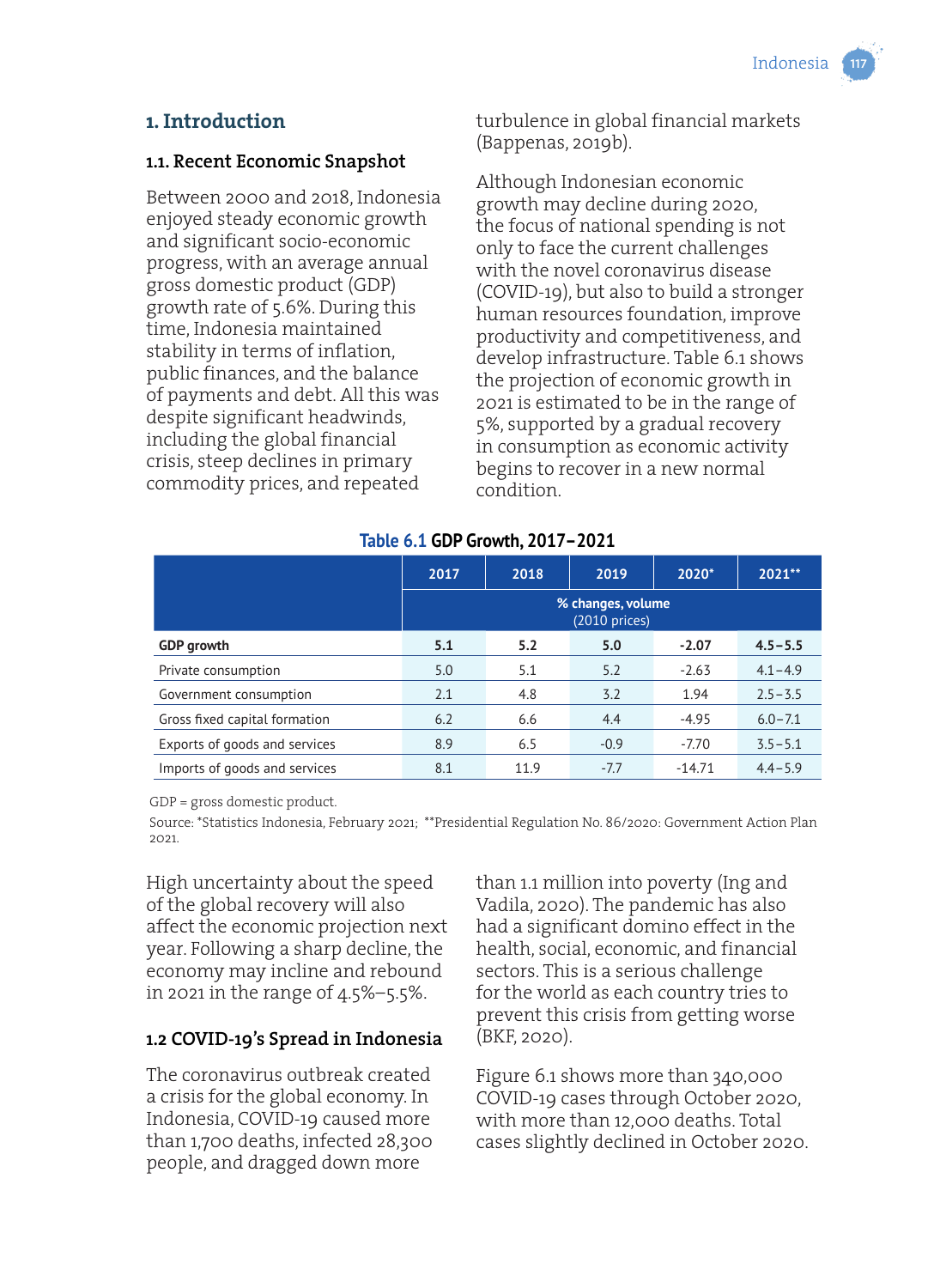

#### **Figure 6.1 Total COVID-19 Cases in Indonesia**

#### **2. Stimulus Package to Combat the COVID-19 Pandemic**

As a quick response to prevent worsening impacts of COVID-19 in health, social and economic sectors, Indonesia issued a regulation in lieu of law, Perppu No. 1/2020, that contains several policies for prompt and coordinated action. Perppu No. 1/2020 is expected to provide a basis for the government and related institutions to continue taking structured and systematic steps in order to overcome the COVID-19 threat in the health sector, social threats and economic threats, as well as macroeconomic financial system instability.

To mitigate the impacts of COVID-19, the government strengthened its commitment to providing economic stimulus with real benefits for the public. This is required as a jumpstart for the initial recovery of the national economy, which should then be followed by monetary expansion (BKF, 2020). The government has unveiled a Rp695.2 trillion (US\$49 billion) stimulus package to fight the economic and public health impacts of COVID-19 (see Figure 6.2 on the following page).

There have been three financial stimuluses introduced by the government. The first stimulus package in February 2020 accelerated capital expenditure distribution, appointed official treasury officials, distributed social assistance and village fund transfers, and expanded the number of Staple Food Card (*Kartu Sembako*) beneficiaries. The second stimulus package of Rp22.5 trillion in February 2020 was earmarked for tax incentives, ease of export and import, and the financial sector.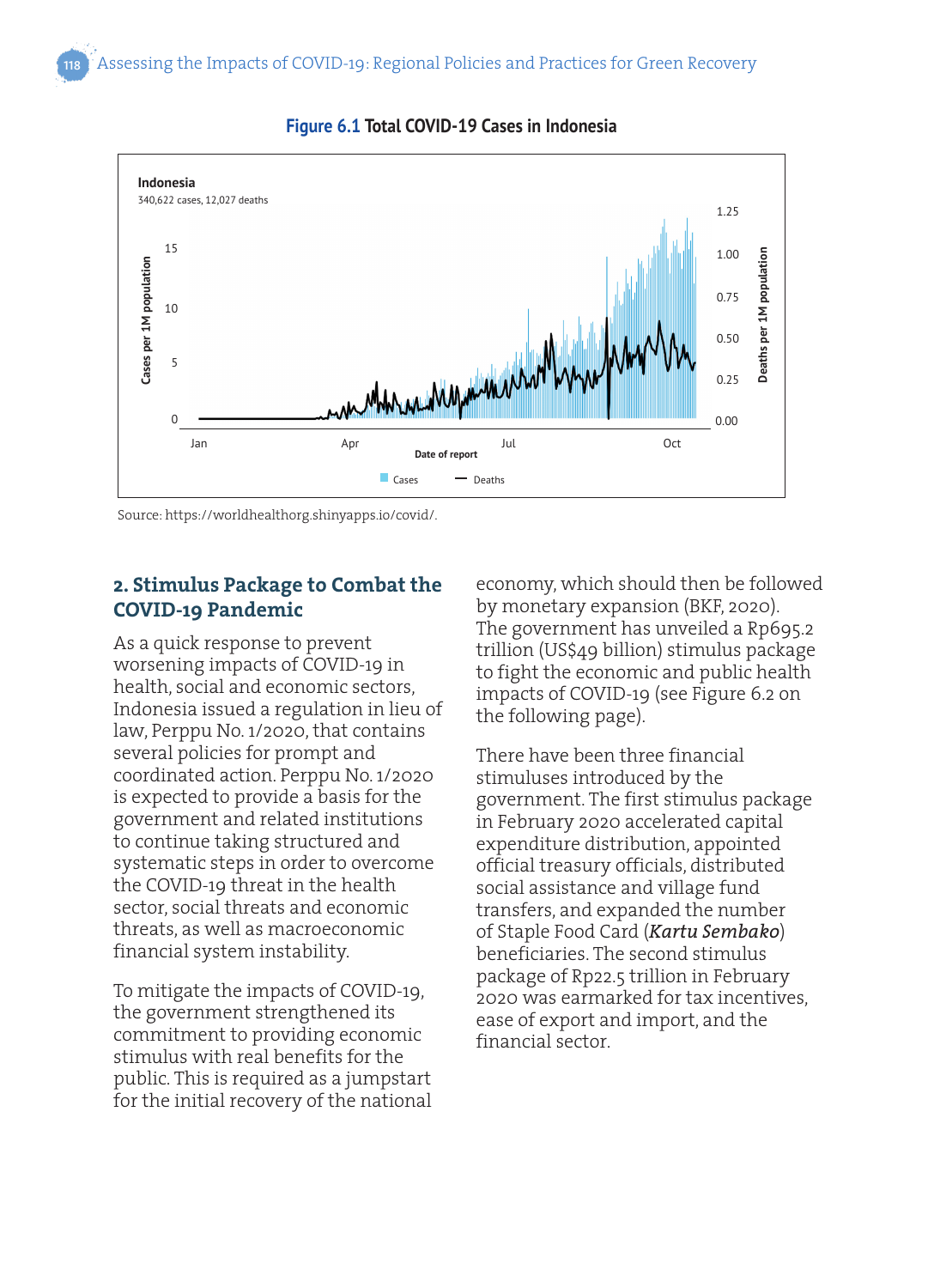

#### **Figure 6.2 COVID-19 Stimulus Package in 2020**

Source: National Covid Team and National Economic Recovery, Ministry of Finance, Bappenas.

Third, the government has determined to offer Rp405.5 trillion for handling the ongoing COVID-19 outbreak. The budget allocation consists of Rp75 trillion for the health sector, Rp10 trillion for the social protection/social safety net, Rp70.1 trillion for tax incentives and stimulus for a microcredit programme, and Rp150 trillion for the national economic recovery programme, as well as credit restructuring and business funding for micro, small, and medium-sized businesses (Ibadurrohman and Pamungkas, 2020).

With the stimulus packages, the government prioritised three aspects in responding to the crisis: protecting the health and life of the community; maintaining purchasing power, especially for the middle to lower class; and preventing the number of bankruptcies. These three aspects are implemented with the Large-Scale Social Restrictions policy, limiting physical distance, working and studying from home, expansion of the Family Hope Program and the Preemployment Card, distribution of basic necessities, tax incentives, reduction of electricity bills, and National Economic Recovery Programs (BKF, 2020).



#### **Figure 6.2 National Economic Recovery Program in 2020**

Source: National Covid Team and National Economic Recovery, Ministry of Finance, Bappenas.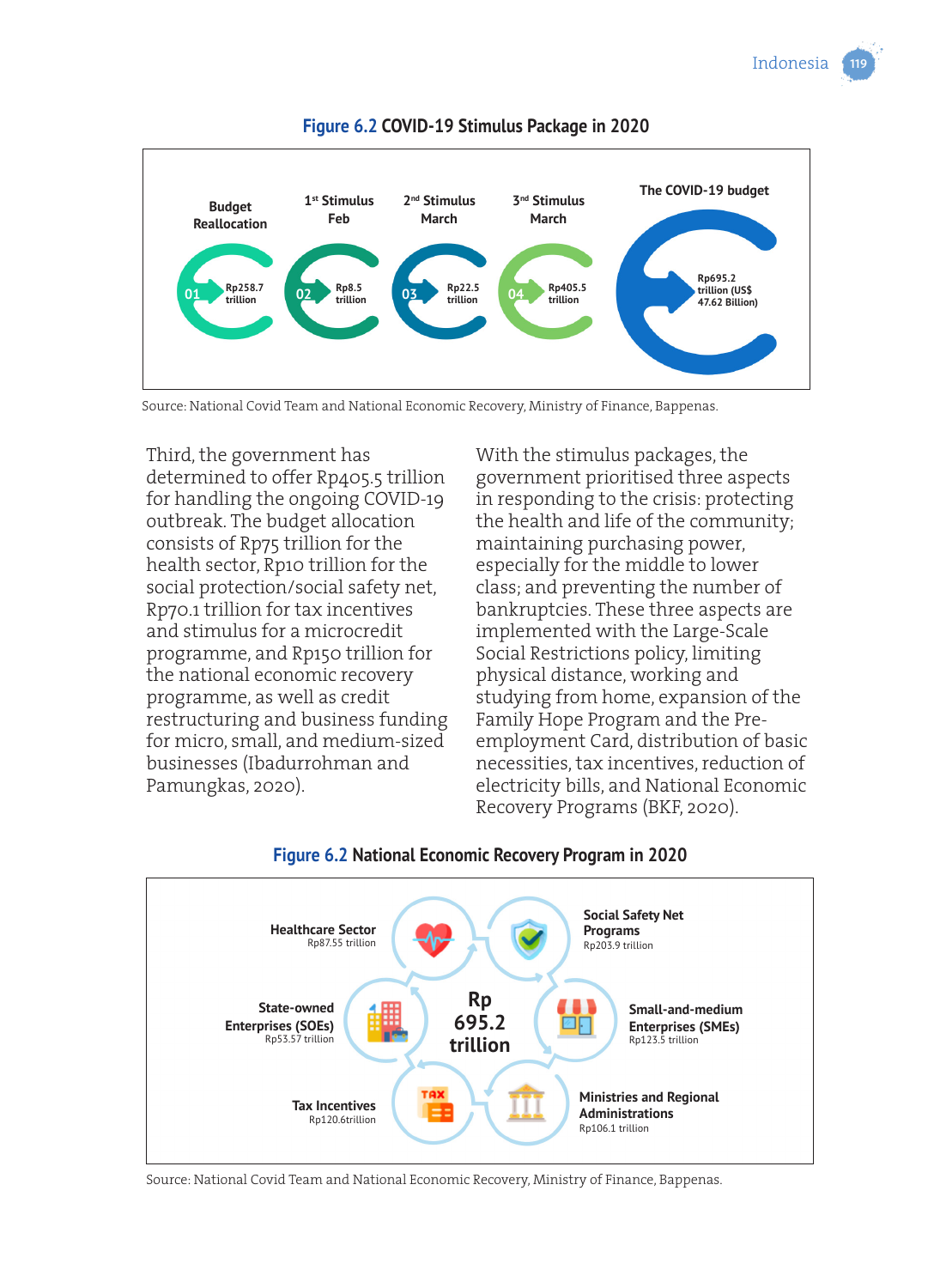As a response to COVID-19, the government aims to implement the National Economic Recovery Program. This programme is an extraordinary measure as referred to in Government Regulation in Lieu of Law (Perppu) Number 1 of 2020, which is now (stipulated as) Law No. 2 of 2020 (Inayatillah and Bonaedy, 2020). The government provided Rp87.55 trillion for the healthcare sector, Rp203.9 trillion to strengthen social safety net programmes, and Rp123.46 trillion in incentives for micro, small, and medium-sized enterprises. The government also allocated Rp120.6 trillion for tax incentives and Rp106.11 trillion to support ministries and regional administrations, and Rp53.57 trillion as a stimulus for state-owned enterprises (SOEs).

Since COVID-19 is still occurring in 2021, Indonesia provide state budget around Rp. 699.43 trillion or US\$ 47.91 billion. For reducing the impact of COVID-19, Indonesia allocated Rp176.3 trillion for health care, Rp157.4 trillion for accelerating the social safety net (social protection), and Rp186.8 trillion for micro, small and medium enterprises including Rp53.9 million stimulus for SOEs. The Committee for handling COVID-19 and the National Economy Recovery, headed by Coordinating Minister for Economy, explain that stimulus for the National Priority Program is Rp125.17 trillion.

#### **3. Low-carbon Development Initiative**

Indonesia is on an unsustainable development pathway, as boundless technological and innovative advances result in natural resources exploitation and investments in high amounts of carbon, and inefficient energy and transport systems, resulting in

pollution, depletion of fisheries, and the damaging effects of global climate change (Bappenas, 2019b).

With this understanding, Indonesia is transforming its economy into one wherein development is measured no longer by GDP growth only, but also environmental sustainability, resource efficiency, and social equity (Bappenas, 2019b). A decline in the quality of the environment and depletion of natural resources has the potential to hamper Indonesia's economic growth, which still relies on the commodities and natural resources sectors.

Indonesia has committed to becoming a pioneer of sustainable development with its Low Carbon Development Indonesia (LCDI), which was first initiated at the 2017 United Nations Conference on Climate Change. LCDI was launched at Indonesia's Ministry of National Development Planning (Bappenas) (Bappenas, 2018).

LCDI is essential to deal with a variety of challenges stemming from increasing earth temperature, which will considerably affect food productivity and increase the risk of climate-related disasters. Likewise, deforestation, land degradation, and air pollution from peat fires and fossil fuels will negatively affect productivity and quality of life. LCDI expects to incorporate greenhouse gas (GHG) emissions reduction targets into policy planning, along with other interventions for preserving and restoring natural resources (Bappenas, 2018).

GHG emissions are the main cause of climate change. Low-carbon development is crucial, not only to minimise the risk from climate change, but also to increase the competitiveness of the Indonesian economy in a more sustainable manner. This requires that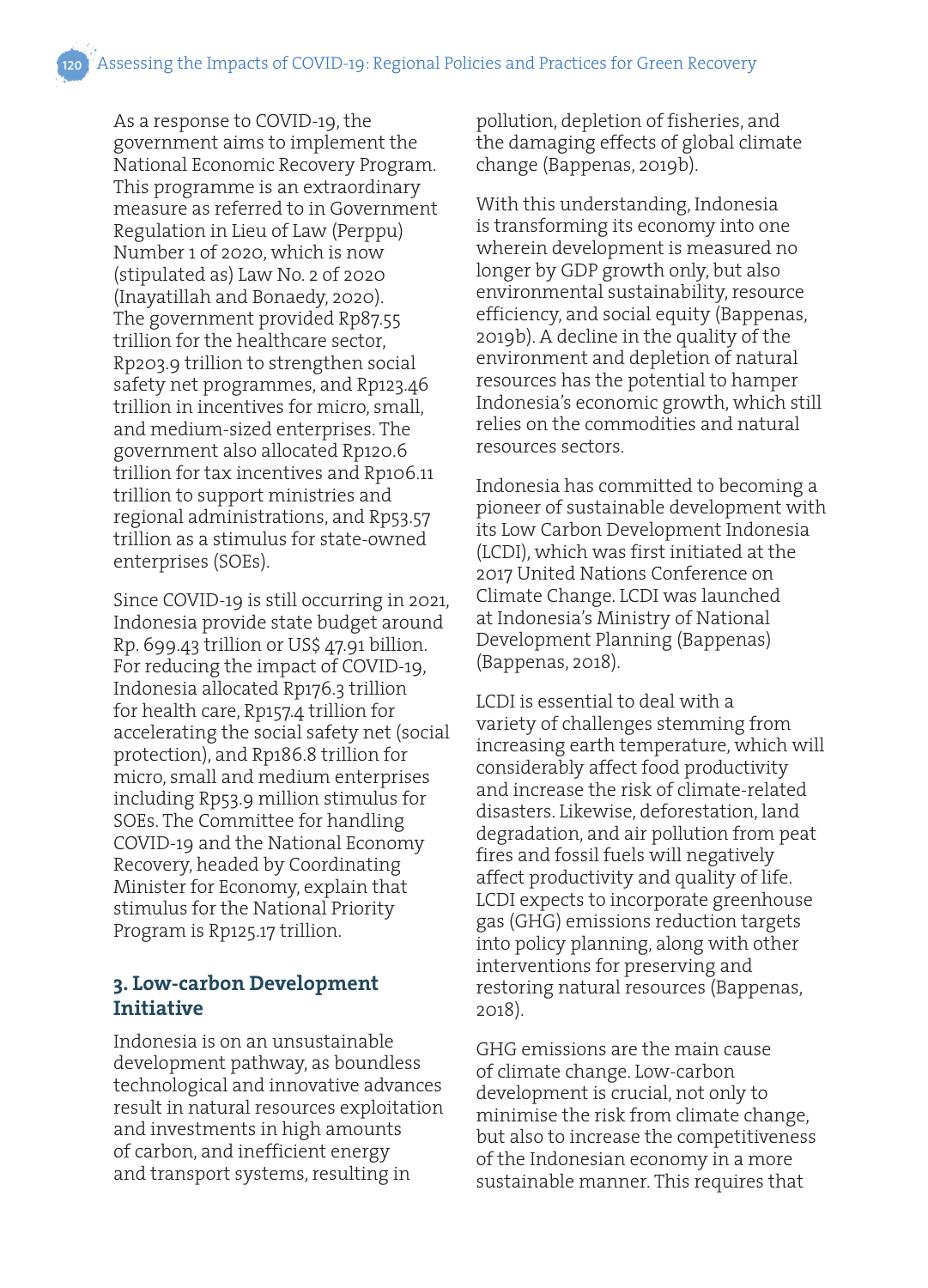low-carbon development maintains economic and social growth through development activities to produce low GHG emissions and reduce excessive use of natural resources. Bappenas' Pembangunan Rendah Karbon concept emphasises the cross-sectoral policy trade-offs needed to balance economic growth targets and poverty alleviation with emission reduction efforts, and to encourage the growth of green investment for more sustainable development (Bappenas, 2019a).

Low-carbon development and the green economy are key to boosting economic growth while not sacrificing environmental sustainability and social inclusivity. Therefore, the Ministry of National Development Planning/Bappenas will streamline the LCDI report on low-carbon development into a Five-Year 2020–2024 National Medium-Term Development Plan (Bappenas, 2019b).

In accordance with strengthening low-carbon development, green bonds have risen as a real force in generating private sector financing for renewable energy, and other eco-friendly industries. In 2018, globally, the green bond market is predicted to attract as much as US\$250 billion (Houérou, 2018). With a US\$150 million investment from International Finance Corporation, a member of the World Bank Group, OCBC NISP Bank, a subsidiary of OCBC Singapore, is launching Indonesia's first green bond, which is expected to catalyse a green bond market (Houérou, 2018).

Indonesia introduced the Budget Tagging Mechanism to gauge the effectiveness and efficiency of current climate change spending. This generates recommendations in the form of output- and outcome-oriented budgeting that is regulated under Ministerial decree No. 214/2017. Another result of the budget tagging process is the creation of fiscal instruments for climate change action, one of which is Green Sukuk, issued in 2018 (UNDP, 2018).

#### **4. Financing Low-carbon Development Before the COVID-19 Pandemic**

Indonesia is vulnerable to climateinduced hydrometeorological disasters. More than 95% of disasters are related to climate change, including flash floods, landslides, forest and land fires, drought, and extreme weather (Bappenas, 2019a). In addition, an increase in sea level and surface temperature will worsen natural disasters, especially in low-lying areas throughout Indonesia, which will directly impact health, agriculture, and the economy (UNDP, 2018).

Indonesia has made several financial commitments to climate change adaptation and mitigation, such as Green Bonds and Green Sukuk (UNDP, 2018). Indonesia has designed its Green Bond and Green Sukuk framework to back or re-account Eligible Green Projects (Abubakar and Handayani, 2020). Issuance is guided with the aid of the Green Bond and Green Sukuk Framework, reviewed by international independent reviewer Center for International Climate Research and graded with colours that indicate the degree to which eligible listed projects represent the country's longterm vision for carbon emissions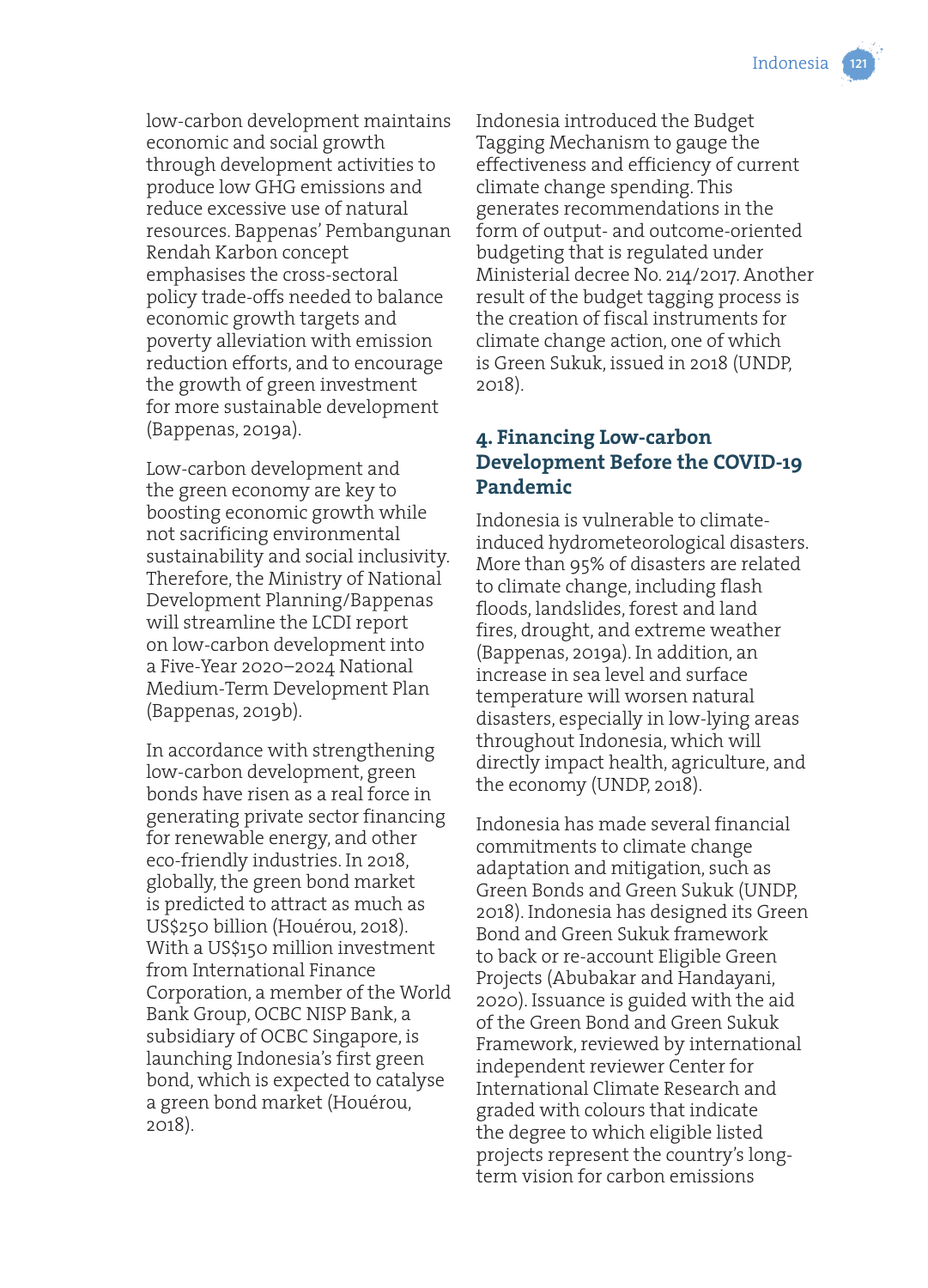reduction (UNDP, 2018). The issuance of Green Bonds will attract investors to enter into environmentally based development without the risks associated with individual projects (Setiawan, Asidiq, and Sholihin, 2019).

Beside Green Bonds, Green Sukuk is the other alternative for low-carbon development financing. Green Sukuk is an innovative, shariah-compliant bond, where 100% of the return is restricted to financing or refinancing green projects (UNDP, 2018). Green Sukuk has the capacity to connect the conventional social responsibility market with the Islamic financial market. Green Sukuk can also prove shariah finance's viability, both in the Muslim and global markets (Setiawan, Asidiq, and Sholihin, 2019). Green Sukuk is a decent and promising approach to align with global trends where the world focuses on sustainability-based projects, particularly on the environment and reforestation (Abubakar and Handayani, 2020).

The issuance of Green Sukuk is one of the government's endeavours in actualizing green financing. Green finance is an expansive term that can refer to sustainable development projects and initiatives, environmental products, and policies that support sustainable development. Green finance incorporates climate finance, but is not restricted to it and can include, for example, industrial pollution control, sanitation, or biodiversity protection. Mitigation and adaptation finance are explicitly identified with climate changeconnected activities: mitigation finance refers to investments in projects and programmes that contribute to reducing GHGs, whereas adaptation finance refers

to investments that reduce the vulnerability of products and persons to climate change (Abubakar and Handayani, 2020).

Indonesia is the first country to be issuing Green Sukuk at the global level. In March 2018, the government issued US\$1.25 billion state sukuk on the global market. Green Sukuk will exclusively go to selected Eligible Green Projects (UNDP, 2018). Indonesian Sukuk has been recognised in the global market through positive press coverage. Indonesia's Green Sukuk have been distributed around the globe into high-quality accounts, mostly top-tier funds and banks, with 32% going to Islamic markets, 25% to Asia, 15% to the European Union (EU), 18% to the United States (US), and 10% to Indonesia. In the global market, new investors who are willing to invest in green projects have reached 29% of the total (Abubakar and Handayani, 2020).

#### **5. Financing through Green Sukuk During COVID-19**

COVID-19 is different from previous crises, impacting not only the economic sector, but also the national health system, and increasing social vulnerability (Firdaus and Djumena, 2020). Indonesia needs a significant increase in funding to address their widening budget deficit due to the pandemic.

Adopting a positive perspective, COVID-19 has become a signal for countries to make structural changes that align with sustainable economic practices, and it has had a positive impact on reducing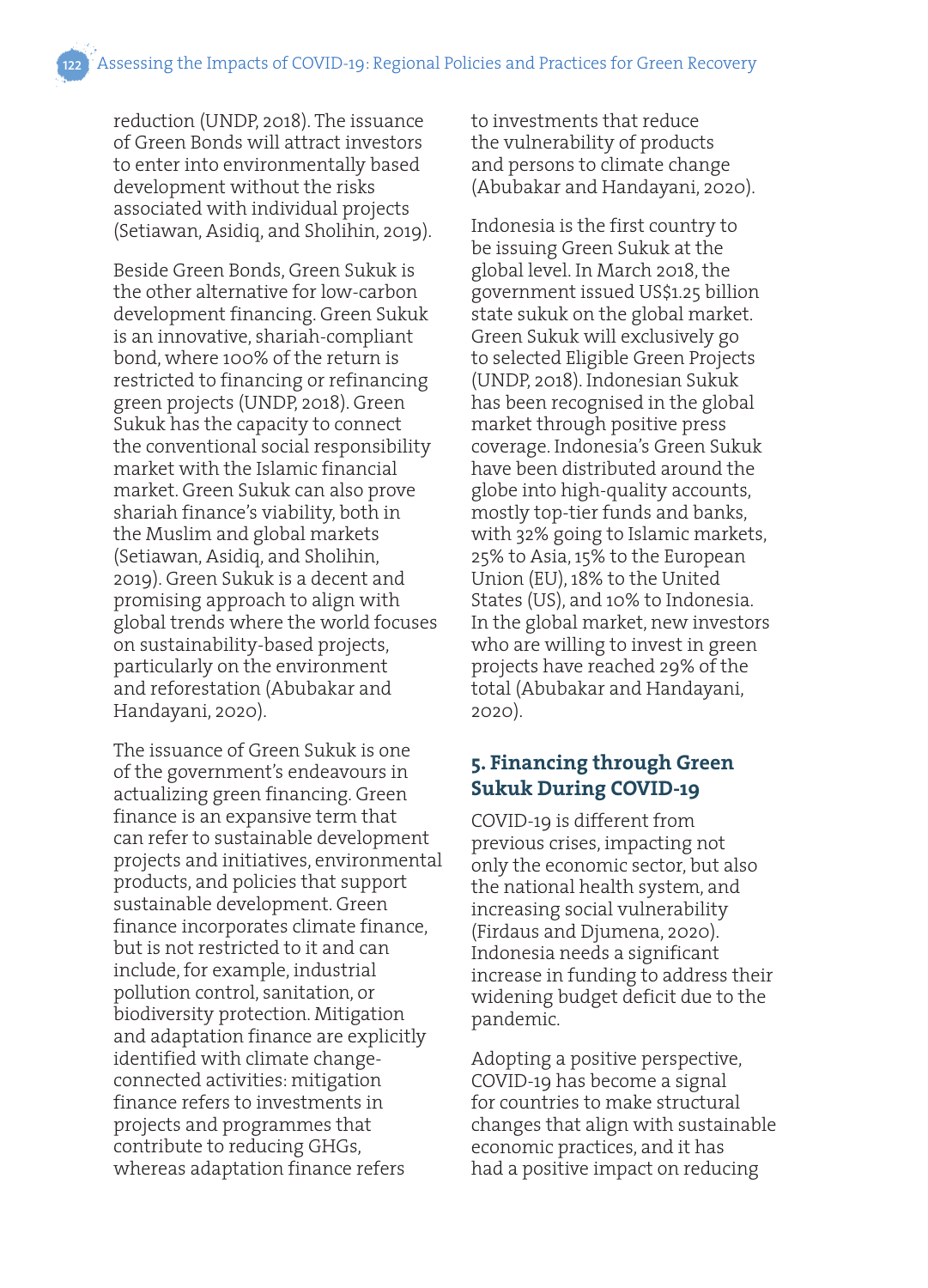

emissions, although it is estimated that it will only be temporary. As Joseph Stiglitz stated, the world needs a green economy to build a better economy (build back better). In accordance with this, economic stimulus must be in line with efforts to transition to a low-carbon economy (Firdaus and Djumena, 2020).

The Ministry of Finance mentioned three strategies that could be implemented to keep Indonesia focused on achieving climate targets: (i) aligning action plans with the National Economic Recovery Policy; (ii) prioritising plans that can simultaneously restore the economy; and (iii) developing innovative funding schemes and policies in order to encourage the participation of nongovernment agencies(Firdaus and Djumena, 2020).

Indonesia had sold Rp369 trillion worth of government bonds as of May 2020, an increase of 98.3% from the same period last year. The government is making plans to issue another Rp990 trillion worth of government bonds, including samurai bonds and diaspora bonds, from June to December of this year to cover the widening deficit. As with Indonesia's third global obligation issuance this year, the government is also offering sukuk (Akhlas, 2020). According to Moody's, Green Sukuk accounted for around 3% of sukuk issuance as of June 2020. Indonesia's sukuk issuance is expected to increase by about 68.75% as the government unveiled a Rp695.2 trillion (US\$47.3 billion) stimulus package to fight the pandemic (Rahman, 2020).

Sukuk issuance in 2020 was set to be higher than in 2019 as the government needed to finance the widening state budget and the national economic recovery programme. As of 6 August 2020, the government issued a total of Rp236.82 trillion in domestic sukuk. The figure almost reached the 2019 amount, which was Rp258.28 trillion (Rahman, 2020).

Indonesia has raised US\$2.5 billion from a three-tranche global sukuk offering to help the government fund the fight against COVID-19. Each tranche has been rated Baa2 by Moody's Investor Service, BBB by S&P Global Ratings Services and BBB by Fitch Ratings. The sukuk were offered on the Singapore stock exchange and NASDAQ Dubai in the United Arab Emirates on 23 June 2020. The 10-year maturity sukuk brought in US\$1 billion, and the 5-year and 30-year maturities amounted to US\$750 million each (Akhlas, 2020). This issuance of a tenor of 5- and 10-years are the lowest issuance of global sukuk by the government on the global financial market and a tenor of 30 years is the largest in Asia.

The government designates the issuance of a 5-year tenor as Green Sukuk to show global commitment, leadership, and contribution to climate change finance. This is the third issuance in the global market, apart from that of retail Green Sukuk at the end of 2019 (Antara, 2020). This transaction is in line with the government's 2020 financing plan, including dealing with the impact of COVID-19, as well as strengthening Indonesia's position in the global Islamic financial market and supporting its development in the Asian region.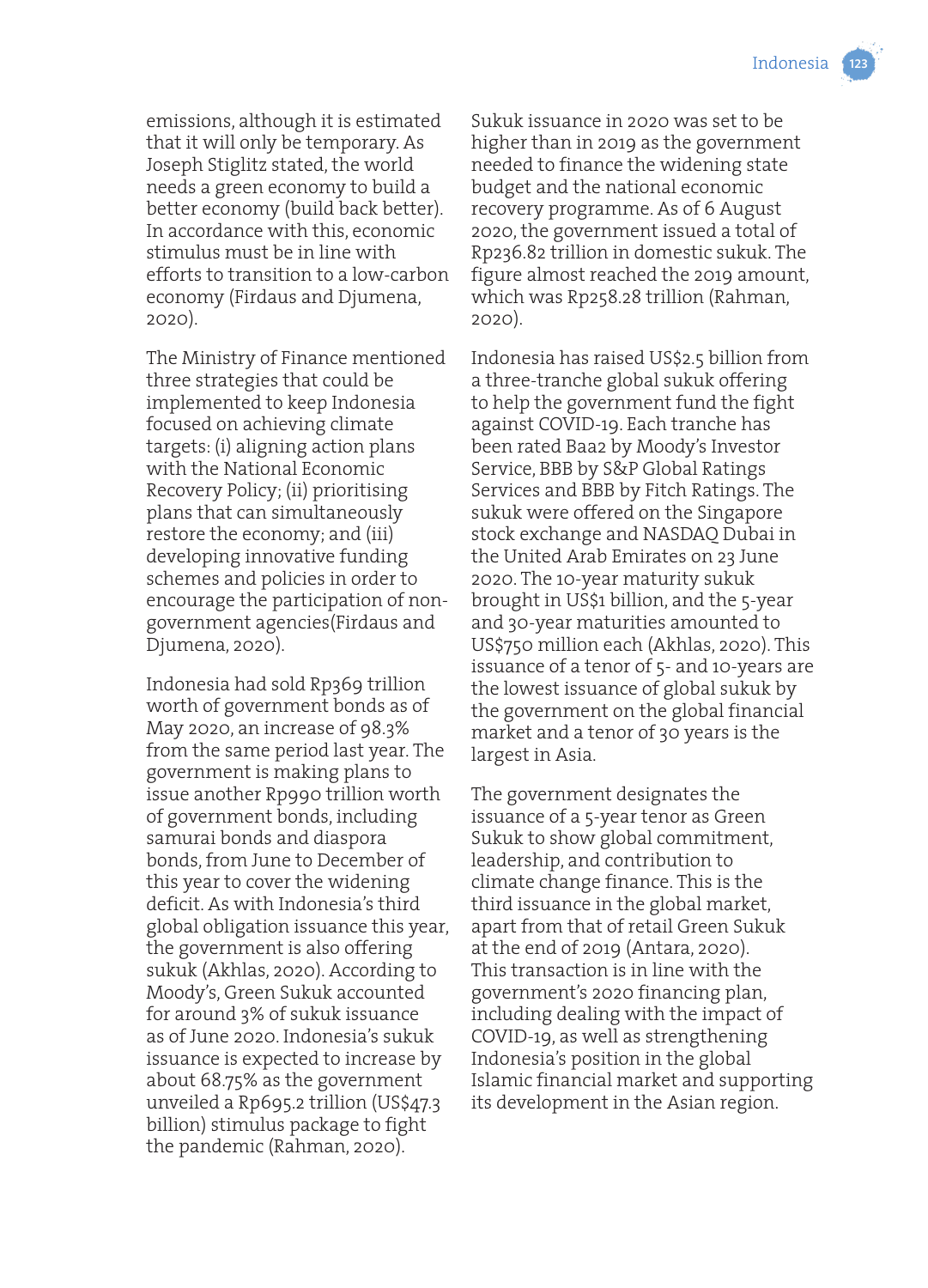This transaction received great demand from qualified and diverse global investors, which shows investors' trust in Indonesia. In 2020, the distribution of investors for a 5-year tenor was 32% Islamic investors from the Middle East and Malaysia, 5% Indonesian investors, 40% Asian investors except Indonesia, 12% US investors and 11% European investors. Meanwhile, for sukuk with a tenor of 10 years, 31% were distributed to sharia investors, 5% to Indonesian investors, 34% to Asian investors except for Indonesia, 18% to US investors, and 12% to European investors. As for Global Sukuk with a tenor of 30 years, 10% were distributed to Islamic investors, 5% to Indonesian investors, 44% to Asian investors except for Indonesia, 8% to US investors, and 33% to European investors (Antara, 2020).

This issuance of Global Sukuk received a good reaction from global and local investors. With this large orderbook, Indonesia can reduce prices up to 70 basis points from the initial offering price and below the indicative fair value. The Global Sukuk is issued by SBSN Indonesia III Issuing Company, a legal entity established solely for the purpose of issuing government sukuk (Antara, 2020).

#### **6. Conclusion**

Indonesia has a strong commitment to supporting low-carbon development, which has been mainstreamed into the Five-Year 2020–2024 National Medium-Term Development Plan. As a key to further boosting economic growth, while not sacrificing environmental sustainability and social inclusivity, low-carbon development needs a complete advancement strategy and financing system. Therefore, Indonesia became a pioneer with issuing green bonds and Green Sukuk globally.

The COVID-19 pandemic since the beginning of 2020 has had a massive impact on the global economy, including Indonesia, which is experiencing a widening deficit. However, Indonesia has turned this into an opportunity to strengthen lowcarbon development. The government issued Green Sukuk in three tranches as one of the strategies to cover the deficit due to the pandemic; this global sukuk issuance received a good reaction from global and local investors.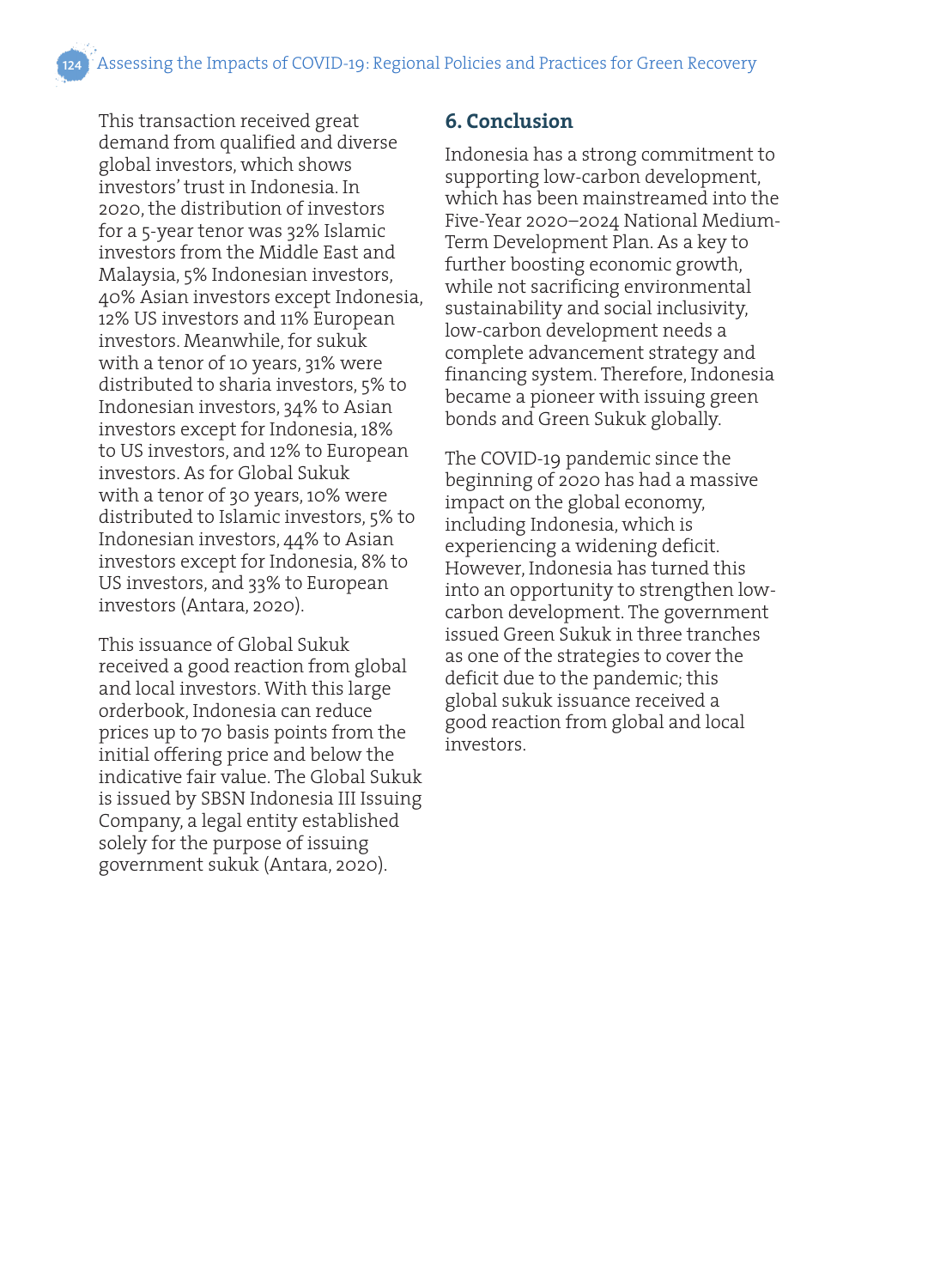

### **REFERENCES**

- Abkar, L. and T. Handayani (2020), 'Green Sukuk: Sustainable Financing Instruments for Infrastructure Development in Indonesia', Advances in Social Science, Education and Humanities Research, 436, pp.983–87.
- Akhlas, A.W. (2020), 'Govt Raises \$2.5b through Global Sukuk Offering to Address Pandemic Deficit', The Jakarta Post, 18 June. https://www. thejakartapost.com/paper/2020/06/19/govt-raises-2-5b-in-sukuk-tofund-deficit.html (accessed on 19 September 2020).
- Antara (2020), Pemerintah Rilis Sukuk Global US\$2,5 Muntuk Penanganan Covid-19. Media Indonesia. https://mediaindonesia.com/read/ detail/321458-pemerintah-rilis-sukuk-global-us25-m-untuk-penanganancovid-19 (accessed on 20 September 2020) (in Indonesian).
- Badan Kebijakan Fiskal (BKF) (2020), Di Tengah Krisis COVID-19, Ketahanan Perekonomian Indonesia Terbukti Cukup Kuat. Kebijakan Fiskal, Kementerian Keuangan https://fiskal.kemenkeu.go.id/ baca/2020/06/18/193412452392236-di-tengah-krisis-covid-19-ketahananperekonomian-indonesia-terbukti-cukup-kuat (accessed on 20 June 2020) (in Indonesian).
- Bappenas (2018), Government of Indonesia Commited to Mainstream Low Carbon Development and Green Economy. Press Release. https://www. bappenas.go.id/files/7015/4141/6429/Siaran\_Pers\_-\_Government\_of\_ Indonesia\_Commited\_to\_Mainstream\_Low\_Carbon\_Development\_ and\_Green\_Economy.pdf (accessed on 11 November 2020).
- Bappenas (2019a), Rencana Pembangunan Jangka Menengah Nasional 2020–2024. (National Medium Term Development Plan 2020–2024) (in Indonesian).
- Bappenas (2019b), Low Carbon Development: A Paradigm Shift Towards a Green Economy in Indonesia. https://www.bappenas.go.id/id/beritadan-siaran-pers/pembangunan-rendah-karbon-pergeseranparadigmamenuju-ekonomi-hijau-di-indonesia/ (accessed on 21 September 2020).
- Firdaus, N. and E. Djumena (2020), Stimulus Covid-19, Pencapaian Target Iklim, dan Tantangan Sektor Bisnis. Kompas. https://money.kompas.com/ read/2020/07/14/060700526/stimulus-Covid-19-pencapaian-targetiklim-dan-tantangan-sektor-bisnis?page=all#page2 (accessed on 20 September 2020) (in Indonesian).